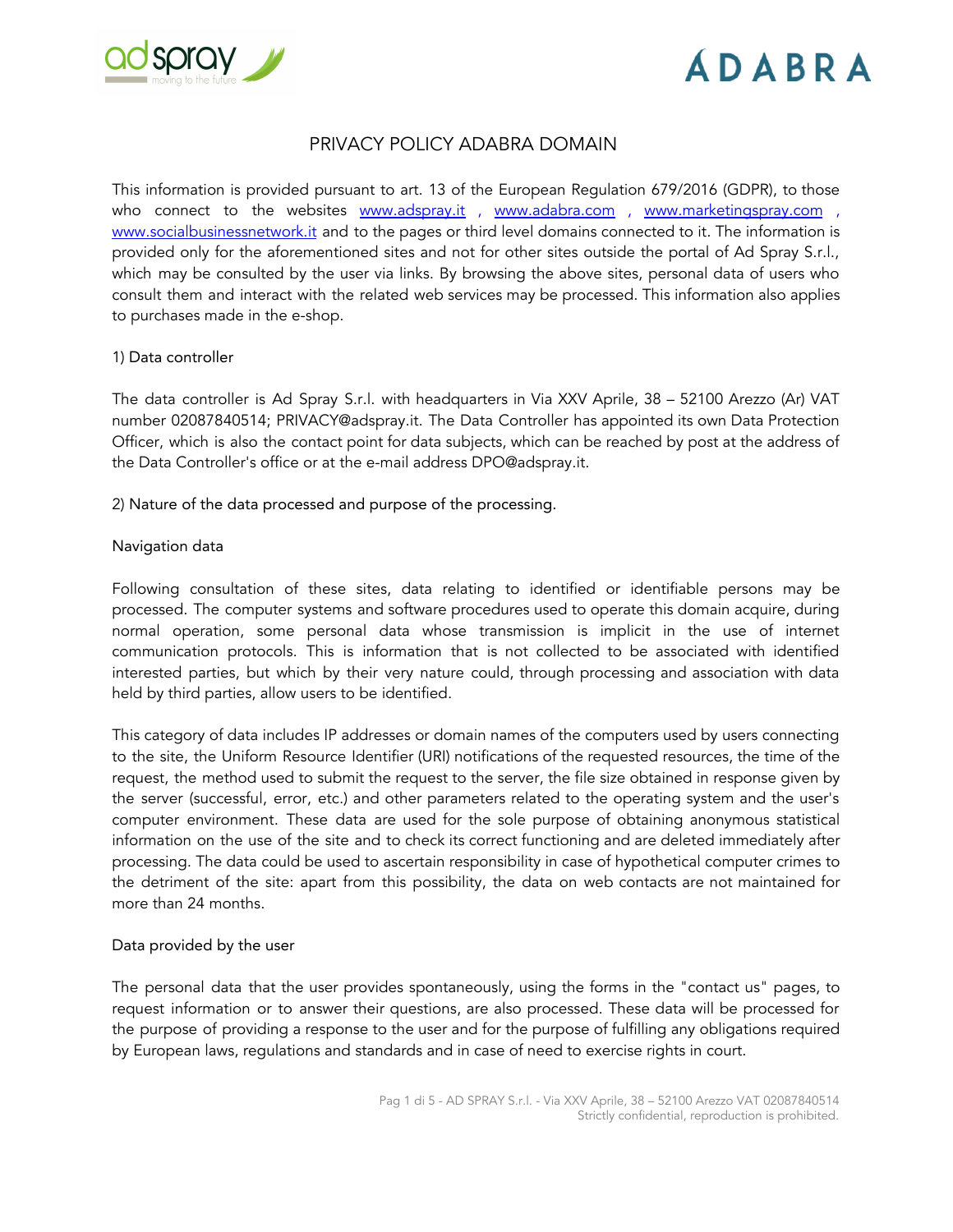



If consent is given, the aforementioned data will also be used to send the user commercial information on services deemed to be of interest to him.

#### E-shop

In the event that the user uses the e-shop of Ad Spray S.r.l. by registering to its sites and completing the purchase of its services, the following categories of personal data will also be processed:

- personal data;
- contact details;
- tax data;
- banking data;
- biometric data relating to the customer's graphometric signature.

The personal data of the users are collected and processed in order to manage the registration to the e-shop as well as the purchase and execution of the respective purchase and payment orders. The data are also processed in order to fulfill obligations under European laws, regulations and regulations and for the possible exercise of rights in court. For such activities the provision of data is necessary. Failure to provide it makes it impossible to execute the contract and provide the requested services. Consent for these purposes of treatment is not required.

It should be noted that the use of the graphometric signature is exclusively aimed at strengthening the guarantees of authenticity and integrity of the IT documents signed by the interested party, and takes place on the basis of the informed consent of the interested party. Furthermore, the processing is carried out in a correct, transparent and proportionate manner, resulting in the acquisition of only relevant information with respect to the authentication purposes of the data subjects, as provided by the Authority for the Protection of Personal Data in the matter of biometrics - 12 November 2014, doc. 3556992).

With the consent of users, which is free and optional, their personal data may also be processed for marketing purposes, i.e. to send by traditional mail, e-mails, newsletters, text messages such as text messages and MMS, information and promotional material on site products, special initiatives and / or promotions. It is always possible to object to receiving promotional communications; in fact, in every communication it is specified how to oppose the sending and not to receive such communications anymore. Conferring data for marketing purposes, as specified above, is optional and any refusal will have no consequences with respect to the requests for products, services and other features offered on the site.

The data may be used by Ad Spray S.r.l. also for profiling purposes and, therefore, to analyze user preferences and purchasing habits and create individual or group profiles. Ad Spray S. r.l. may also use personal data to perform statistical analysis and market research aimed at identifying products and / or services of interest to customers of their brands and improving their services (including websites). Conferring data for profiling purposes is optional and any refusal will have no consequences with respect to the requests for products, services and other features offered on the site.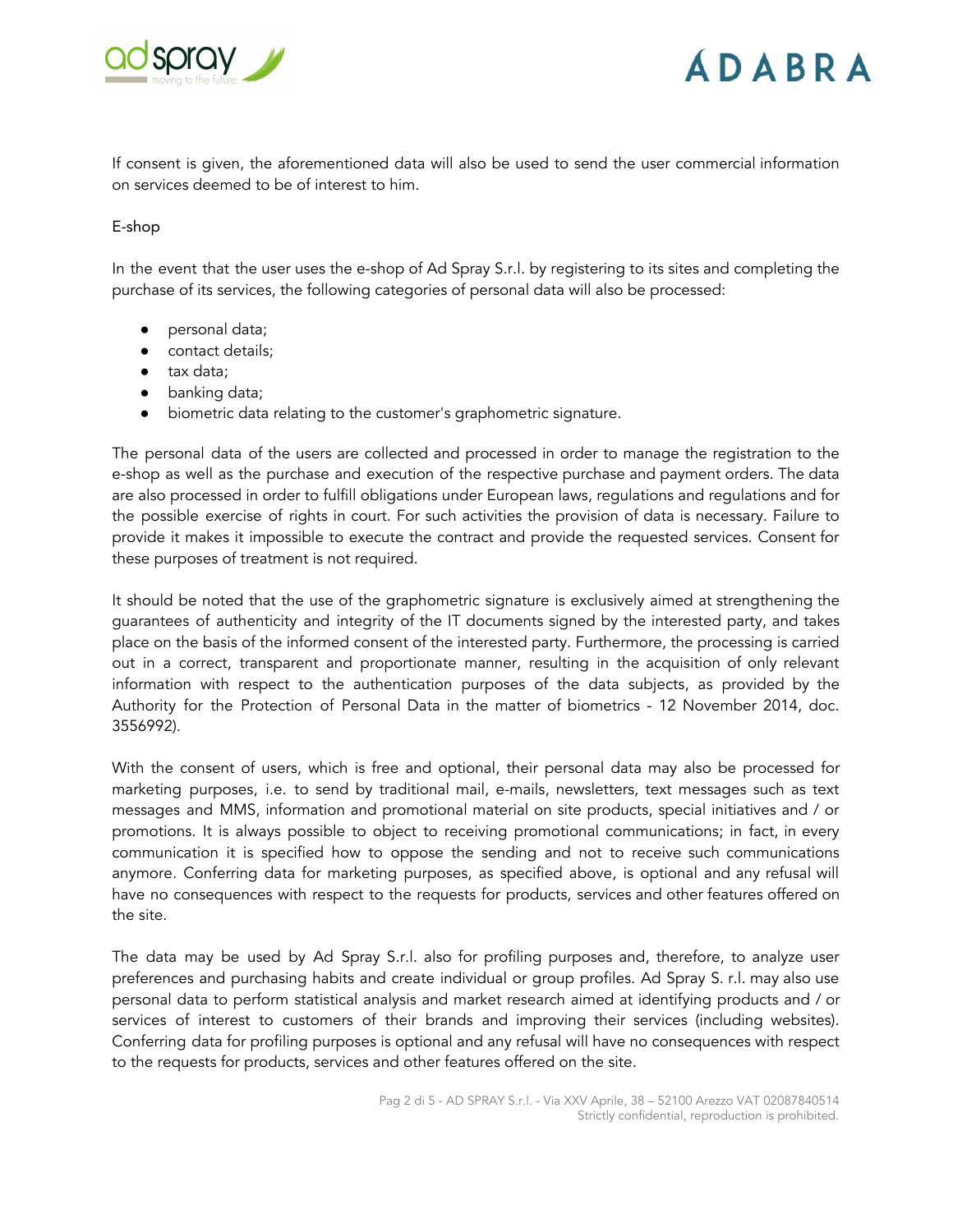

#### Cookie

Please refer to the specific Cookie Policy published on the websites of Ad Spray S.r.l. to have all the necessary information on the type and mode of operation of cookies and similar technologies, including profiling.

#### 3) Legal bases.

Apart from that specified for navigation data, the user is free to provide his personal data if he intends to request

information or ask questions to the owner or if he intends to make purchases in the e-shop. The contact details will only be used to provide you with an answer or to return the services you have purchased in the e-shop. With specific and separate user consent, Ad Spray S.r.l. can process his graphometric signature, reach him with commercial communications related to its products and services, or perform profiling activities and statistical analyzes and market research above.

#### 4) Recipients of the Data.

Whom who can access to the personal data are users who are authorized to process data under the direct authority of Ad Spray S.r.l. and the managers and sub-managers who provide Ad Spray with specific services and with whom Ad Spray S.r.l. has entered into a specific contract, as required by the GDPR.

The data processing carried out on this site are only handled by staff of Ad Spray S.r.l. specifically assigned to this, to which the operating instructions have been provided to carry out the processing activities in a lawful and correct manner. In case of necessity of maintenance interventions the data can be treated by the persons in charge of the responsible as above mentioned.

Personal data collected on the websites of Ad Spray S.r.l. they could be communicated to companies that act as autonomous owners and for which it avails itself for the supply of commercial, professional and technical services for the management of the site and the e-shop. All the aforementioned parties undertake to use the information received only for the aforementioned processing purposes, to keep it confidential, intact and unavailable to unauthorized third parties. In addition, personal data may be disclosed pursuant to a provision of law or regulation or to execute an order of an administrative or judicial authority. To have a complete list of the managers and sub-managers of the treatment and of the subjects to whom the data are communicated by Ad Spray S.r.l. you can write an e-mail to the address DPO@adspray.it. In the event that the data were transferred to non-European countries, Ad Spray S.r.l. ensures that the transfer will take place through the adoption of adequate safeguards set by the GDPR.

5) Processing methods and storage times.

Personal data are processed with automated tools for the time strictly necessary to achieve the purposes for which they were collected. Specific security measures are observed to prevent data loss, illicit or incorrect use and unauthorized access. All information collected on the site is stored and maintained in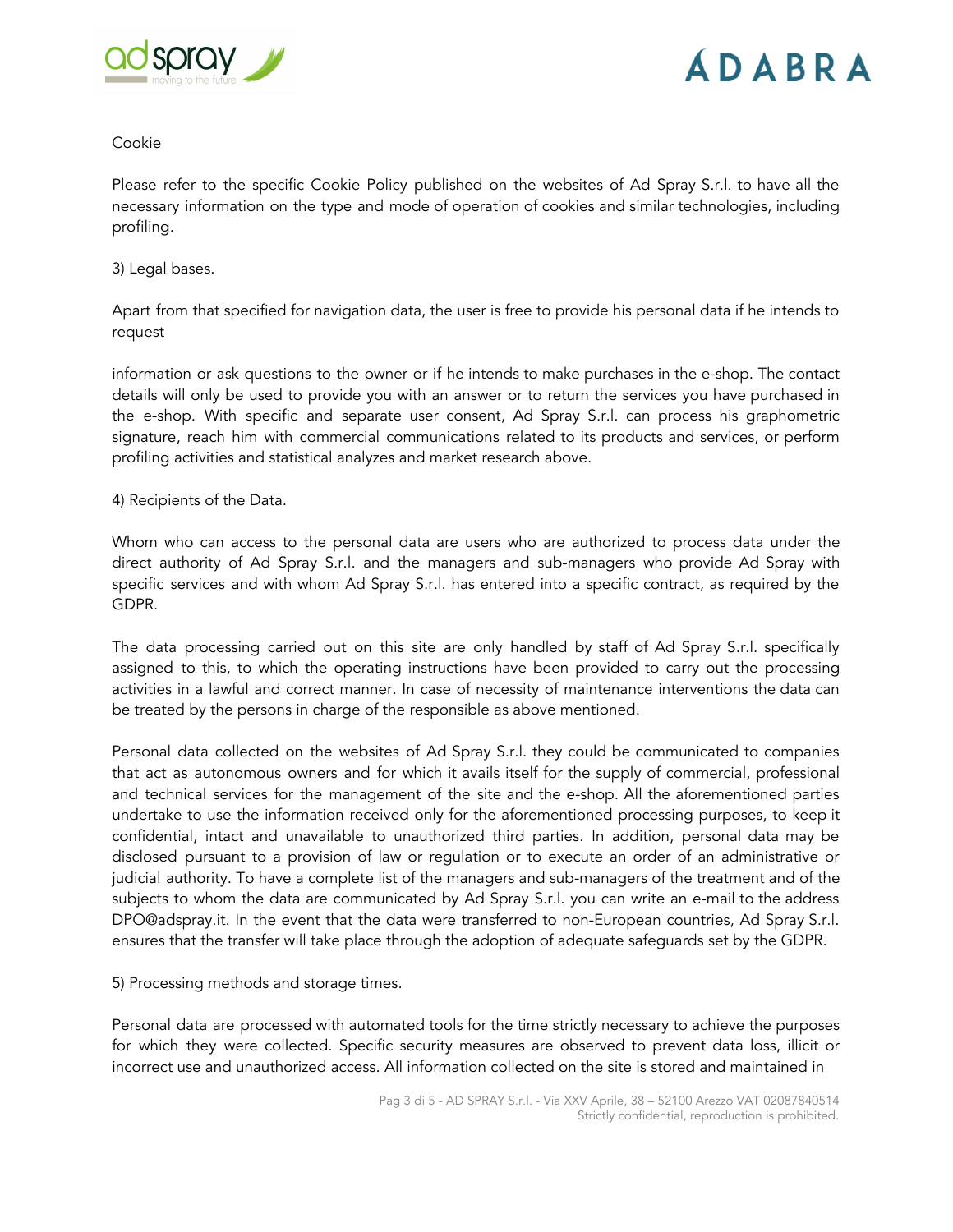

secure facilities that restrict access to authorized personnel only. The websites of Ad Spray S.r.l. they are verified regularly to check for any security breaches, and to ensure that all information collected is inaccessible, accurate and unavailable to unauthorized parties.

The user's personal data will be kept for the time strictly necessary in order to manage his interaction with the website, as well as the purchase and execution of his orders, without prejudice to the obligations of retention of data required by law for purposes administrative, accounting and tax In any case, the user's personal data will be erased or irreversibly anonymous, after 10 years from the date of purchase, that is to say, the limitation period has expired to enforce any contractual rights. The data processed for marketing and profiling purposes will be erased or irreversibly anonymous and stored only for statistical purposes, after 12 months and 24 months respectively, unless the user expresses a new consent.

6) Right of access.

Articles 15 to 22, GDPR confer on the user, as interested subject, the exercise of specific rights. Article. 15 recognizes the right of individuals to access their personal data and to obtain a copy thereof. The right to obtain a copy of the data must not affect the rights and liberties of others. With the application for access, the user has the right to obtain from Ad Spray S.r.l. the confirmation whether or not data processing is being processed on personal data and the data subjects and categories of data processed, the third parties to whom the data are communicated and if the data are transferred to an extra-European country with adequate guarantees. The user also has the right to know the retention time of their personal data, with respect to the aforementioned purposes.

Other rights. With respect to personal data, the user has the right to request the correction of inaccurate data and the integration of incomplete data, the cancellation (right to be forgotten) under the conditions indicated in art. 17, GDPR, the processing limitation and data portability.

The user also has the right to object, at any time to the processing of data concerning him for marketing purposes, including profiling in so far as it is related to the activities of direct marketing. In each promotional e-mail the user will find specified how to object to the receipt of further communications and may, at any time, also oppose the receipt of promotional communications through all or only some of those procedures.

The user also has the right to withdraw his consent to the processing. The Holder will also provide the user with proof that the operations that follow the above requests have been brought to the attention of those to whom the data have been communicated, except in the case where this fulfillment proves impossible or involves a use of means clearly disproportionate to the protected right. To exercise the above rights, contact the Data Protection Officer of Ad Spray S.r.l. to the e-mail address DPO@adspray.it, or by mail to the address of the registered office of Ad Spray S.r.l. To provide an answer, it may be necessary to identify the user by requesting to provide a copy of his / her ID. The Holder will provide written feedback without unjustified delay and, in any case, no later than one month after receipt of the request.